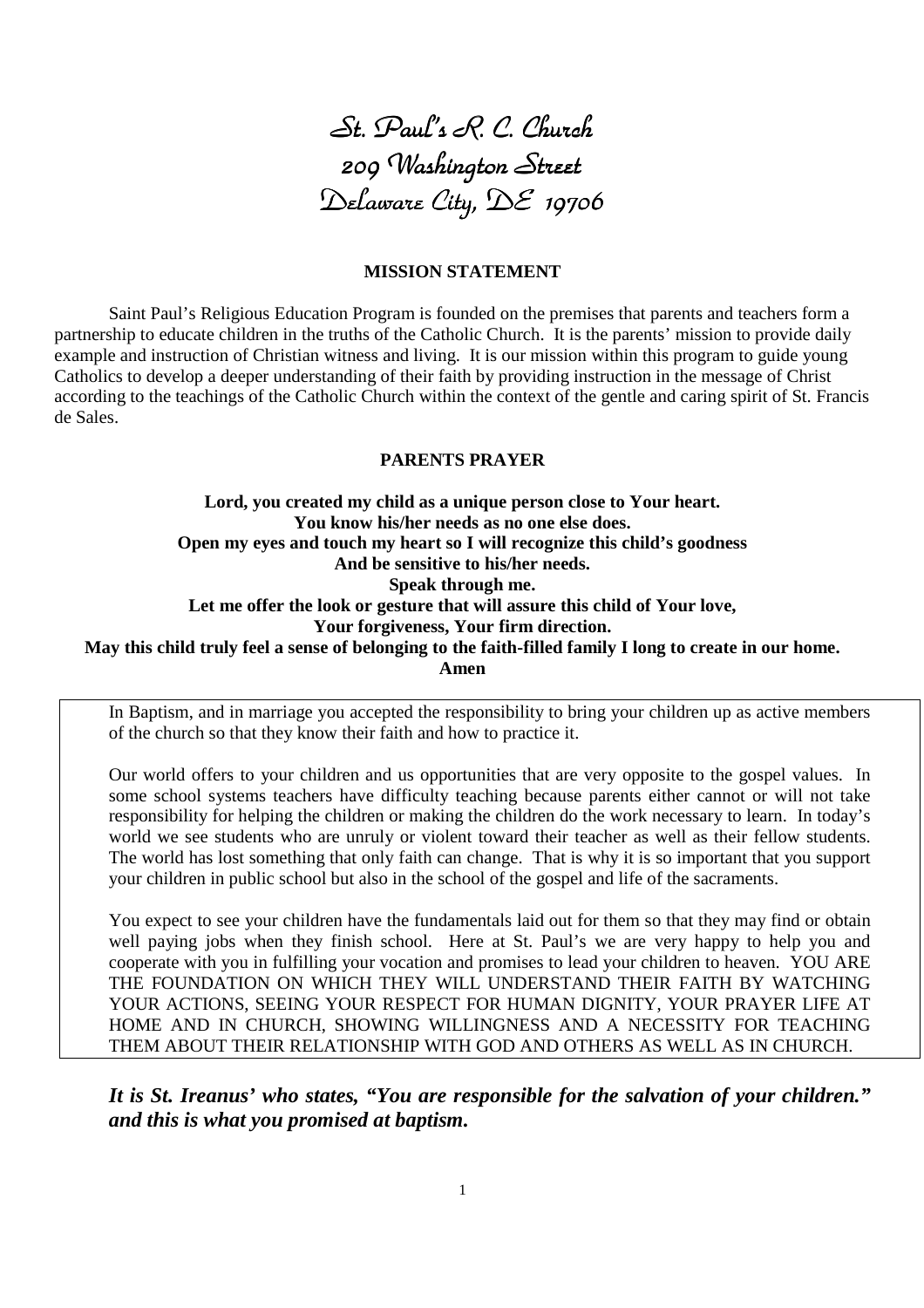We know there are family situations as well as other things that may not allow you to participate fully in the sacraments of the church, however, you are not only invited to come to church, but you should still be coming to church even if you cannot receive the sacraments.

We need a statement that they must be registered in the parish (census form on file) and if they were not baptized or received First Communion at any other parish, a copy of these certificates should be attached to the Religious Education Registration Form (a photocopy is fine).

Attendance at Mass and at Religious Education Class on a regular basis is something that is essential for the teaching of the faith.

# **POLICIES AND PROCEDURES**

# **Arrival and Dismissal**

Parents or guardians are responsible to have their child or children arrive punctually to class. Promptness is essential. Students should arrive five minutes before class begins at **10:00 AM**.

Classes will be dismissed at **11:30 AM**. NO CHILD IS PERMITTED TO LEAVE THE BUILDING UNATTENDED. We require written notice if your child will be walking to and from CCD unattended.

Additionally, we require the names and phone numbers of all who will pick up your children.

#### **Attendance and Absences**

Per Diocesan Policy 5112.1, any child or youth registered in the parish should participate in at least **30** hours of formal religious formation each year.

Based on the total number of sessions, the following guidelines are implemented for a student to pass onto the next level.

- The student will be promoted to the next grade level when he or she attends no less than **30** hours of instruction with make up work handed in for excused absences.
- Parents are responsible to notify the catechist of any foreseeable absences or when their child misses class due to illness. If a child misses class due to illness, the parents must obtain the assignment for any missed class and work with their child to see to its completion. All completed assignments must be returned to the catechist to receive an excused absence.
- In the event five or more sessions are missed, a parental consultation with the catechist and the Director of Religious Education will be required to ascertain if the student has the requisite knowledge to continue on at that grade level or to be promoted to the next grade level at the end of the year. **NOTE**: Prolonged absences need to be addressed personally. Please inform the Director of Religious Education of any difficulties that exist, such as injuries, two-home accommodation, or other special situations that affect attendance

#### **When there is a scheduled class, and your child is not in attendance, the parent or guardian will be called by a religious education staff member.**

#### **Textbooks**

Textbook costs are included in your registration fee. Books used within the classrooms are to be taken home and must be brought back each week. If a student loses a textbook, he/she will be charged the cost of replacement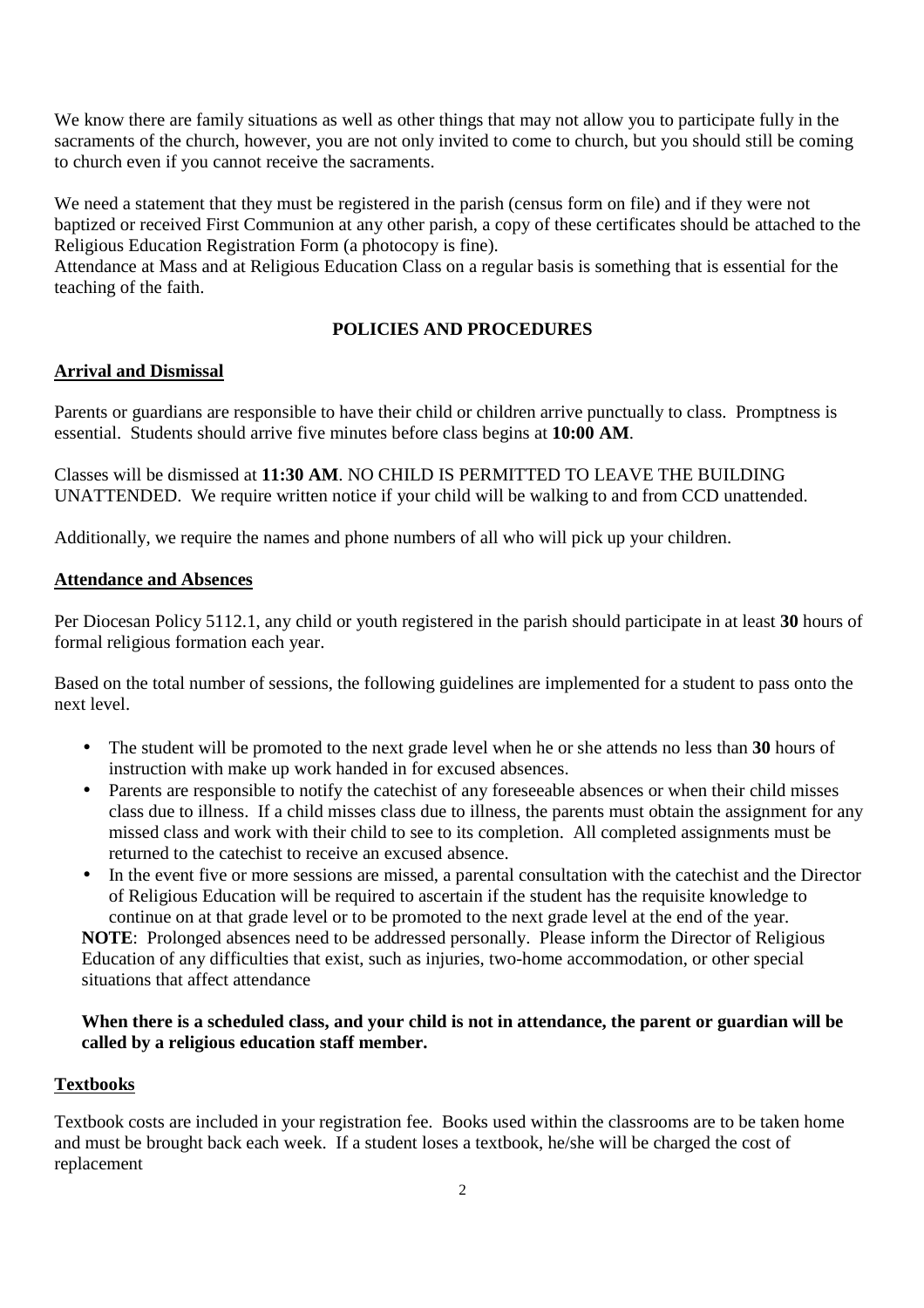# **Preparation for the Sacraments of Initiation**

The most important preparation for every sacrament is attendance at Mass every Sunday. The policy of the Diocese of Wilmington is that sacramental preparation is the responsibility of a child's parents/guardians. To aid parents in preparing their children for these steps on their faith journey, the parish exercises its responsibility by providing preparation classes.

### **First Reconciliation & First Eucharist**

These programs are designed to assist parents with preparing their children to receive the sacraments of Reconciliation and Eucharist for the first time. Children must have reached the age of reason (7) to celebrate First reconciliation and Eucharist and have attended at least one complete year of Religious Education. The preparation program for First Reconciliation begins in the Fall and for First Eucharist in January. The programs consist of two sessions for parents that provide them with up to date information on the sacraments and assists them in teaching their children at home. Textbooks and family guides are provided. First Reconciliation is celebrated in early December and First Eucharist during the Easter Season.

# **Confirmation**

Confirmation is regarded as the perfection of Baptism, because as the introduction to the Rite of Confirmation states:

*By the sacrament of Confirmation, (the baptized) are more perfectly bound to the Church and are enriched with a special strength of the Holy Spirit. Hence they are, as true witnesses of Christ, more strictly obliged to spread and defend the faith byword and deed.* 

The sacrament of Confirmation is celebrated in our parish every other year with young people in grades 9 and beyond who have met the following requirements.

- Successfully completed grade 8 Religious Education through attendance in the parish program or Catholic School.
- Attendance at all scheduled meetings, Confirmation classes, retreat and all parts of the preparation process.